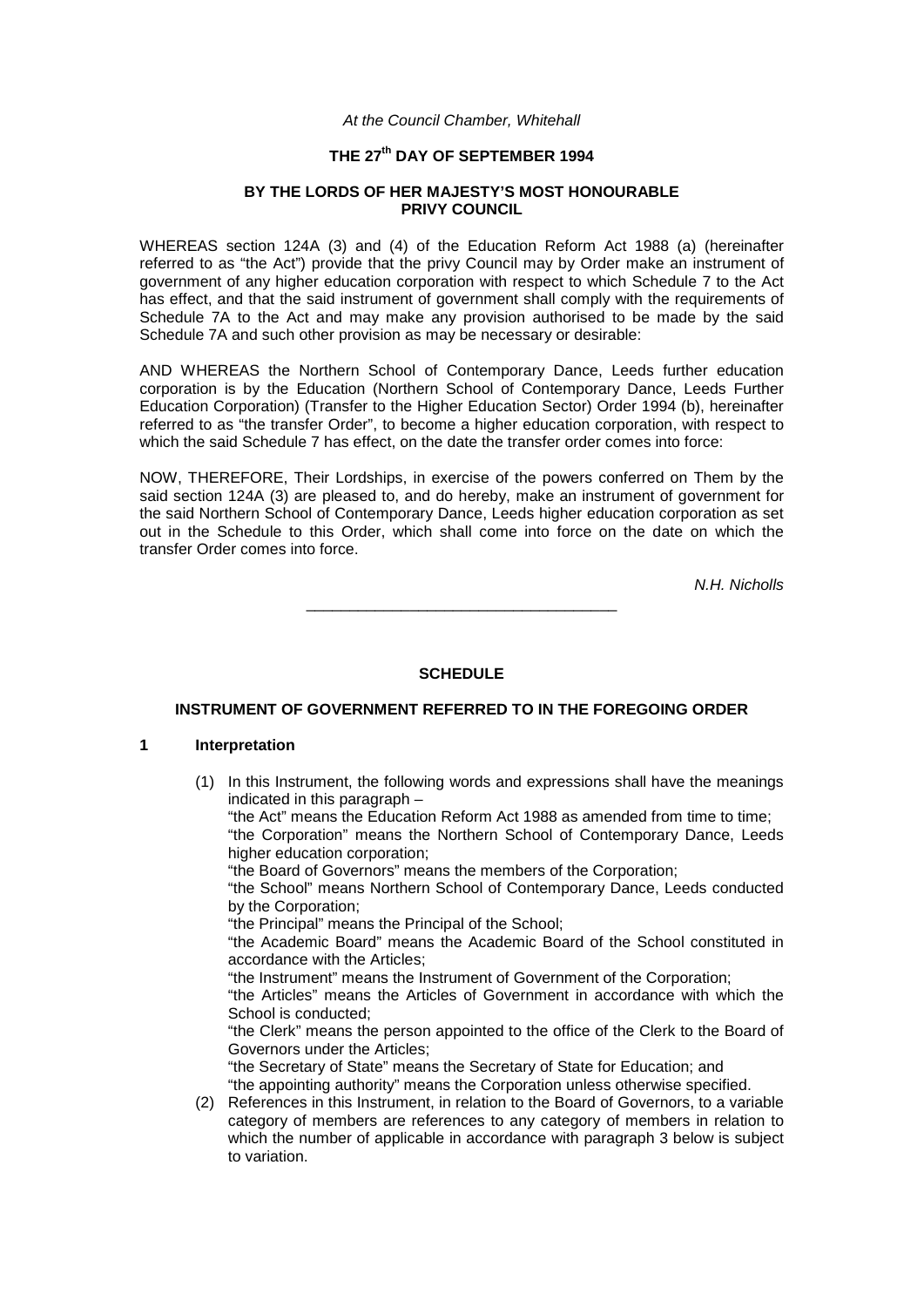# **2 Name of the Corporation**

The Board of Governors may, by resolution, change the name of the Corporation, with the consent of the Privy Council.

# **3 Membership of the Board of Governors**

- (1) The Board of Governors shall consist of
	- (a) not less than twelve and not more than twenty-four members appointed in accordance with the following provisions: and
	- (b) The Principal, unless he chooses not to be a member.
- (2) Of the appointed members
	- (a) up to thirteen shall be independent members;
	- (b) up to two may be teachers at the School nominated by the Academic Board and up to two may be students of the School nominated by the students thereof; and
	- (c) at least one and not more than nine shall be co-opted members nominated by the members of the Board of Governors who are not co-opted members.
- (3) Independent members shall be persons appearing to the appointing authority to have experience of, and to have shown capacity in, industrial, commercial or employment matters or the practice of any profession.
- (4) The co-opted member required by sub-paragraph 3(2)(c) above shall be a person who has experience in the provision of education.
- (5) A person (other than a person appointed in pursuance of sub-paragraph 3(2)(b) above) who is –
	- (a) employed at the School (whether or not as a teacher);
	- (b) a full-time student at the School; or
	- (c) an elected member of any local authority,

is not eligible for appointment as a member of the Board of Governors otherwise than as a co-opted member.

- (6) For the purpose of this paragraph, a person who is not for the time being enrolled as a student at the School shall be treated as such a student during any period when he has been granted leave of absence from the School for the purposes of study or travel or for carrying out the duties of any office held by him in the students' union at the School.
- (7) It shall be for the appointing authority to determine any question as to whether any person is qualified in accordance with the preceding provisions of this paragraph for appointment as a member of the Board of Governors of any description or category.

#### **4 Determination of Membership Numbers**

- (1) The Board of Governors shall make a determination with respect to its membership numbers.
- (2) Such a determination shall fix the number of members of each variable category of which the Board of Governors is to consist, subject to the limits applicable in relation to that category in accordance with paragraph 3(2) above.
- (3) In making such a determination, the Board of Governors shall secure that at least half of all the members of the Board of Governors, when constituted in accordance with the determination, will be independent members.
- (4) Such a determination shall not have effect so as to terminate the appointment of any person who is a member of the Board of Governors at the time when it takes effect.
- (5) Such a determination may be varied by a subsequent determination.

# **5 Appointment of Members of the Board of Governors**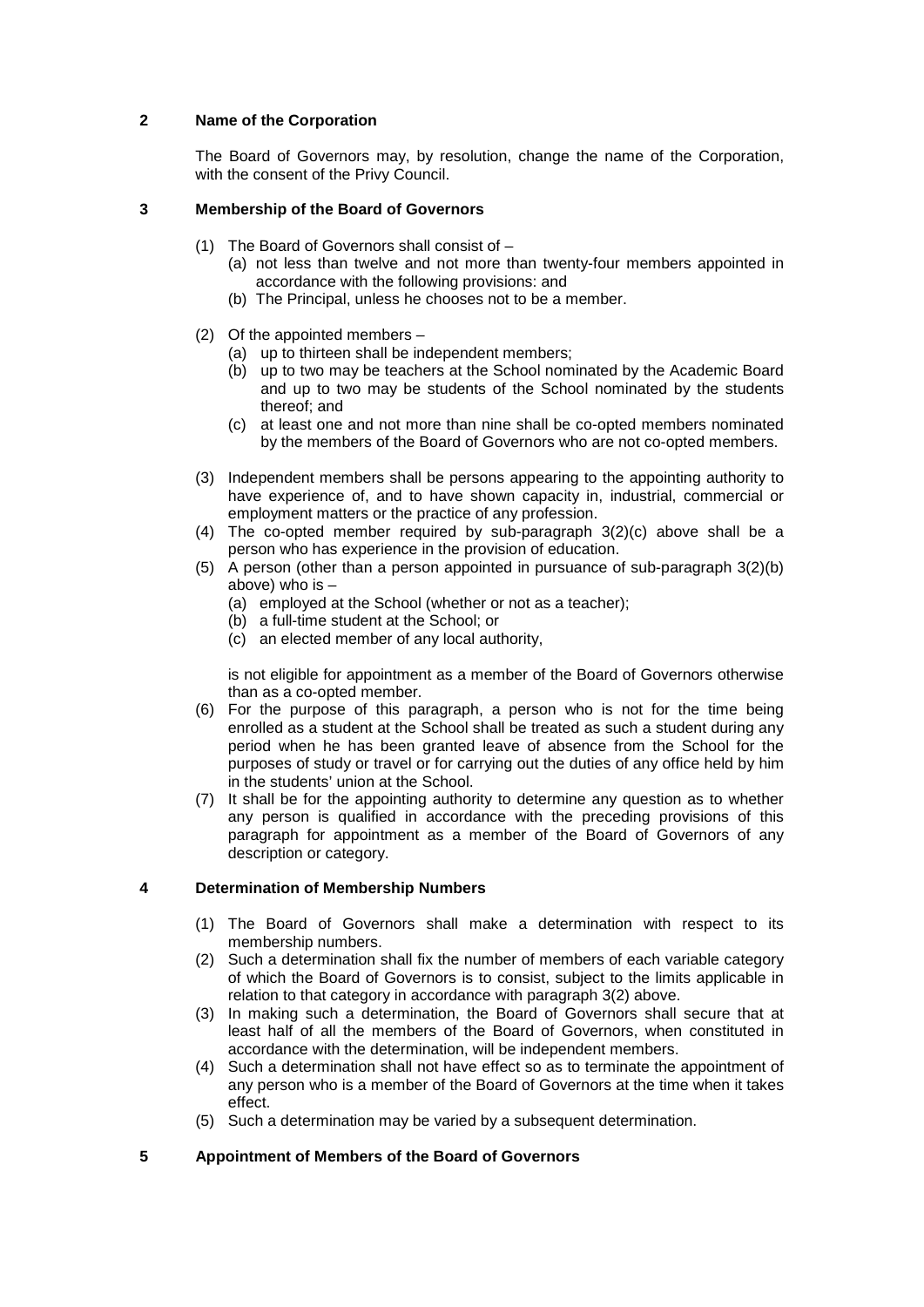- (1) Subject to the provisions of section 124C of the Act, no appointment of members of the Board of Governors may be made before the first determination of the membership in accordance with paragraph 4(1) above takes effect.
- (2) The Board of Governors is the appointment authority in relation to the appointment of any member of the Board of Governors other than an independent member.
- (3) Where an appointment of an additional independent member of the Board of Governors falls to be made in consequence of a determination in accordance with paragraph 4 above, the appointing authority in relation to the appointment –
	- (a) shall be the Board of Governors if the appointment is made within the period of three months beginning with the date of the determination; or
	- (b) if the appointment is not made within that period, shall be the current independent members of the Board of Governors.
- (4) Where a vacancy in the office of an independent member of the Board of Governors on any existing independent member ceasing to hold office on the expiry of his term of office –
	- (a) his successor shall not be appointed more than six months before the expiry of that term; and
	- (b) the appointing authority in relation to the appointment of his successor –
		- (i) shall be the Board of Governors if the appointment is made not less than three months before the expiry of that term; or
		- (ii) if the appointment is not so made, shall be the current independent members of the Board of Governors.
- (5) Where a vacancy in the office of an independent member of the Board of Governors arises on the death of any such member or on any such member ceasing to hold office in accordance with the Instrument, the appointing authority in relation to the appointment of his successor –
	- (a) shall be the Board of Governors if the appointment is made within the period of three months beginning with the date of death or the date on which the office becomes vacant (as the case may be); or
	- (b) if the appointment is not made within that period, shall be the current independent members of the Board of Governors.
- (6) No appointment of an independent member of the Board of Governors by the Board of Governors in accordance with sub-paragraphs 5(3)(a), 5(4)(b)(i), and 5(5)(a) above shall be made unless the appointment has been approved by the current independent members of the Board of Governors.
- (7) If the number of independent members of the Board of Governors falls below the number needed in accordance with the Articles for a quorum, the Secretary of State is the appointing authority in relation to the appointment of such number of independent members as is required for a quorum.

# **6 Tenure of Office of Members of the Board of Governors**

- (1) The Board of Governors shall determine the period of office of members in each of the variable categories set out in paragraph 3(2) above. Such members shall hold and vacate office in accordance with the terms of their appointment and shall, on ceasing to be a member on completion of their period of office be eligible for reappointment.
- (2) A member of the Board of Governors may at any time by notice in writing to the Clerk resign his office, which will thereupon become vacant from the date of receipt of the notice or date of resignation specified therein whichever shall be the later.
- (3) If at any time the Board of Governors are satisfied that any member of the Board of Governors –
	- (a) has been absent from meetings of the Board of Governors for a period of twelve months without the permission of the Board of Governors; or
	- (b) is unable or unfit to discharge the functions of a member,

the Board of Governors may by notice in writing to that member remove him from office; and thereupon the office shall become vacant.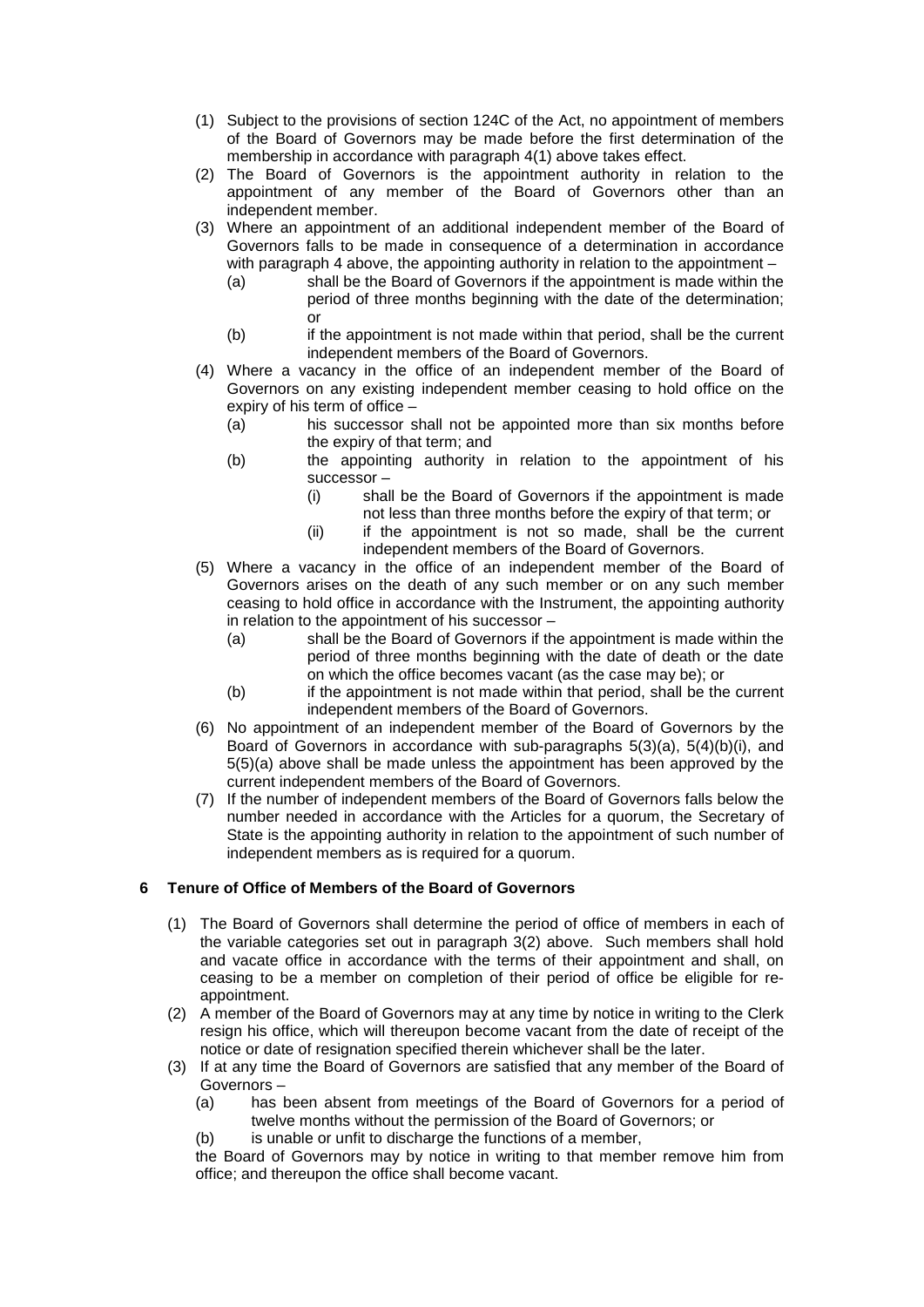(4) Where a member of the Board of Governors appointed as an Academic Board nominee or a student nominee, or a member of staff or student appointed as a coopted member of the Board of Governors, ceases before the end of his period of office to be a member of staff or a student of the School, as the case may be, his office shall thereupon become vacant.

# **7 Officers**

The Board of Governors shall appoint from among their members a Chairman and any other officers which the Board may determine.

#### **8 Committees**

The Board of Governors may establish committees and permit such committees to include persons who are not members of the Board of Governors.

#### **9 Allowances**

The Board of Governors shall determine any allowances to be paid to members of the Board of Governors.

# **10 Seal of the Corporation**

- (1) The application of the Seal of the Corporation shall be authenticated by the signature of the Chairman of the Board of Governors or some other member authorised generally or specially by the Board of Governors to act for that purpose together with that of any other member of the Board of Governors.
- (2) The Corporation Seal shall be held under secure arrangements by the Clerk.

# **11 Copies of Instrument of Government**

Copies of the Instrument of Government shall be provided to each member of the Board of Governors.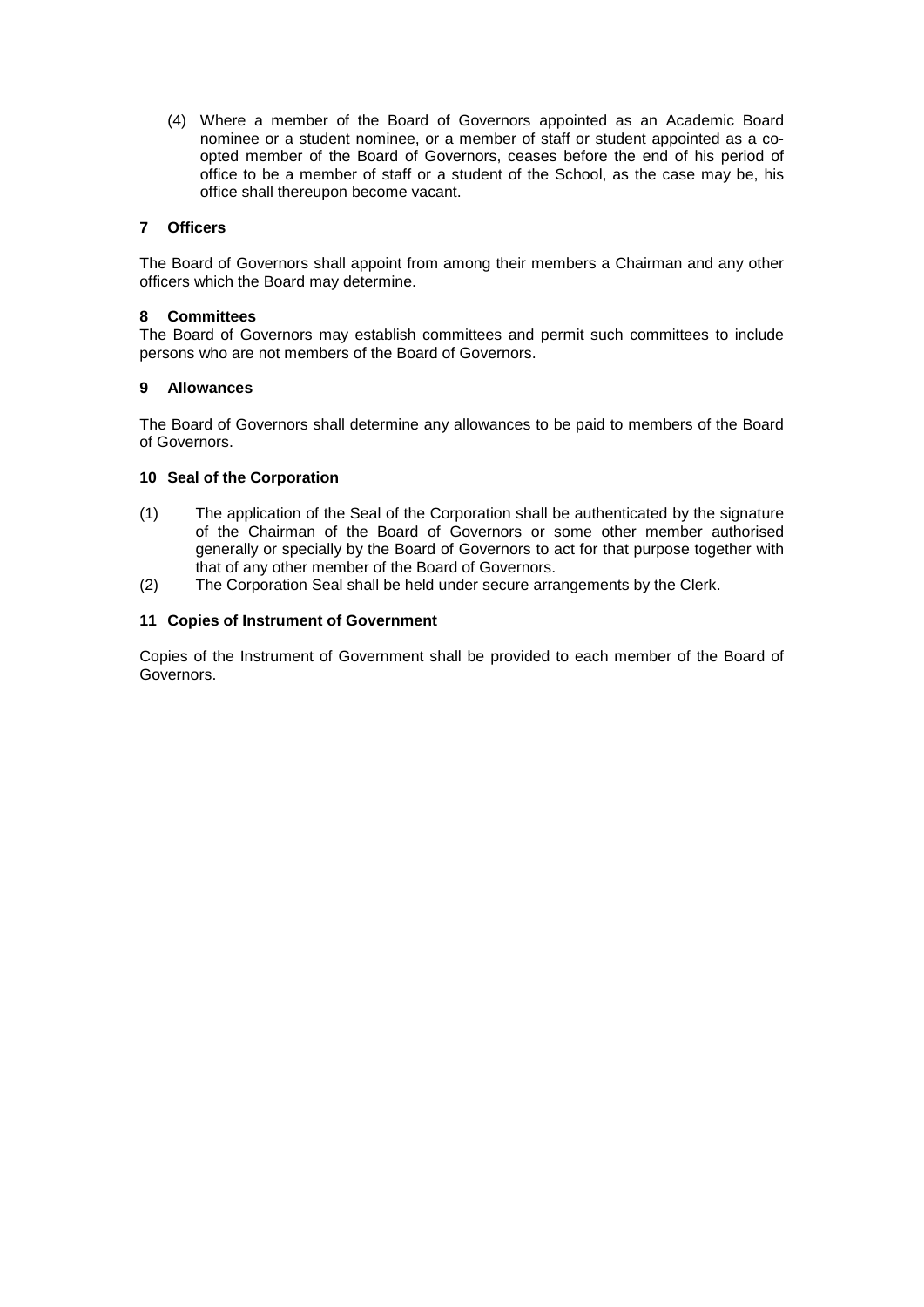### **HIGHER EDUCATION CORPORATION ARTICLES OF GOVERNMENT**

In exercise of the powers conferred upon it by section 125 of the Education Reform Act 1988, the Northern School of Contemporary Dance, Leeds higher education corporation makes the following Articles of Government in accordance with which the Northern School of Contemporary Dance, Leeds shall be conducted:

#### **1. INTERPRETATION**

In these Articles words and expressions shall have the meanings ascribed to them in paragraph 1 of the Instrument of Government made by the Privy Council on 27th. September 1994, and

"the holders of senior posts" means the Principal, the Clerk and the holders of such other senior posts as the Board of Governors may determine and "holder of a senior post" shall be construed accordingly;

"the staff" includes both teaching and other staff of the School;

"staff governor" means a member of the Board of Governors appointed on the nomination of the Academic Board, or as a co-opted staff nominee;

"student governor" means a member of the Board of Governors appointed as a student nominee or a co-opted student nominee; and

"a students' union" means any association of the generality of students formed to further the educational purposes of the School and the interests of students as students.

# **2. CONDUCT OF THE SCHOOL**

The School shall be conducted in accordance with the provisions of the Education Acts 1944 to 1993, any subsequent Education Acts, any relevant regulations, orders or directions made by the Secretary of State, or by the Privy Council, and subject thereto, in accordance with the provisions of the Instrument, these Articles and any rules or bye-laws made under these Articles.

# **3. RESPONSIBILITIES OF THE BOARD OF GOVERNORS, PRINCIPAL AND ACADEMIC BOARD**

#### **The Board of Governors**

- (1) The Board of Governors shall be responsible for:
	- (a) the determination of the educational character and mission of the School and for the oversight of its activities:
	- (b) the effective and efficient use of resources, the solvency of the School and the Corporation and for safeguarding their assets;
	- (c) approving annual estimates of income and expenditure;<br>(d) the appointment, grading, assignment, appraisal, susp
	- the appointment, grading, assignment, appraisal, suspension, dismissal and determination of the pay and conditions of the holders of senior posts; and
	- (e) setting a framework for the pay and conditions of service of all other staff.

#### **The Principal**

(2) Subject to the responsibilities of the Board of Governors, the Principal shall be the chief executive of the School, and shall be responsible for:

- (a) making proposals to the Board of Governors about the educational character and mission of the School, and for implementing the decisions of the Board of Governors;
- (b) the organisation, direction and management of the School and leadership of the staff;
- (c) the appointment, assignment, grading, appraisal, suspension, dismissal, and determination within the framework set by the Board of Governors - of the pay and conditions of service of staff other than holders of senior posts;
- (d) the determination, after consultation with the Academic Board, of the School's academic activities, and for the determination of its other activities;
- (e) preparing annual estimates of income and expenditure, for consideration by the Board of Governors, and for the management of budget and resources, within the estimates approved by the Board of Governors; and
- (f) the maintenance of student discipline and, within the rules and procedures provided for within these Articles, for the suspension or expulsion of students on disciplinary grounds and for implementing decisions to expel students for academic reasons.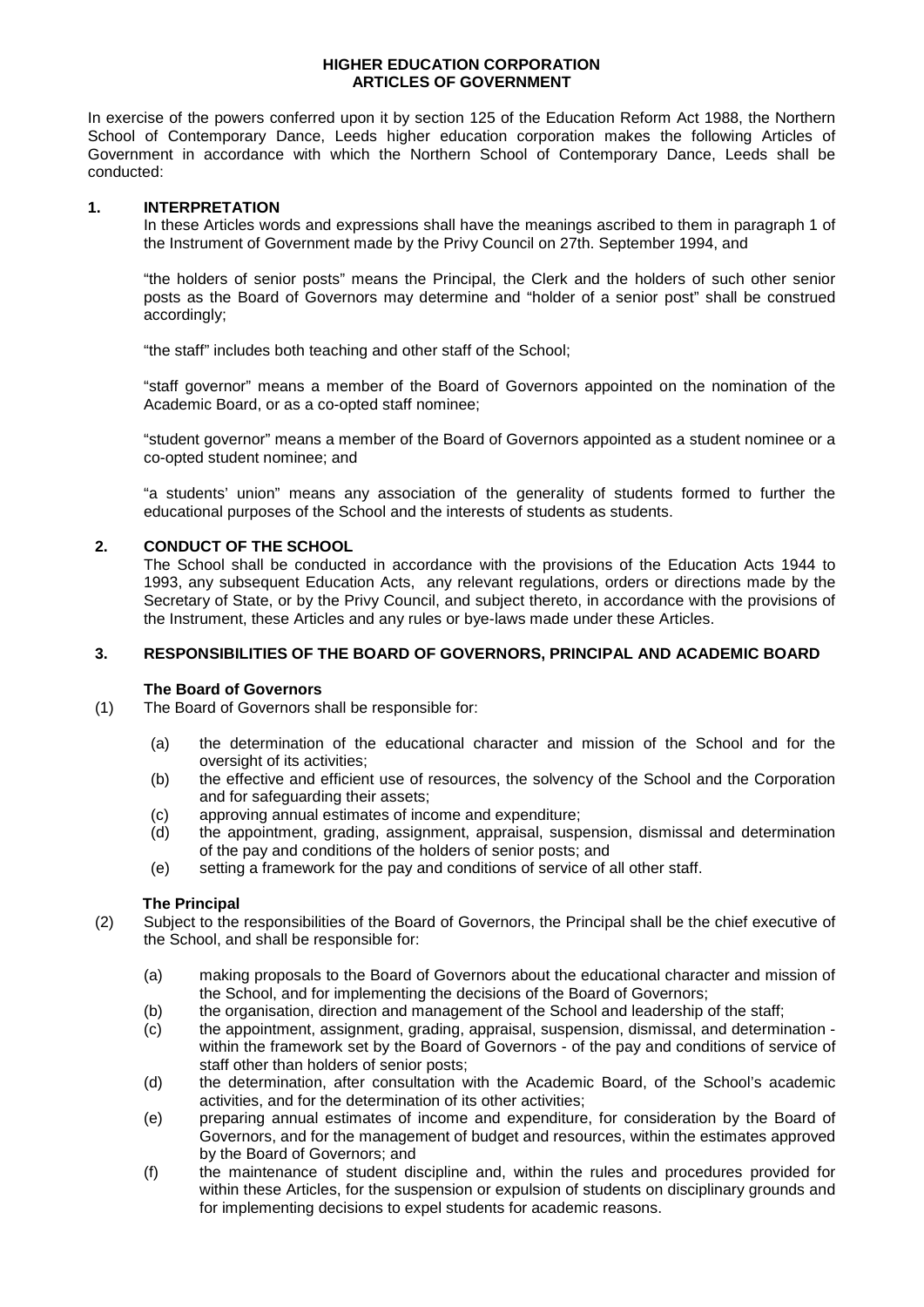# **The Academic Board**

(3) Subject to the provisions of these Articles, to the overall responsibility of the Board of Governors, and to the responsibilities of the Principal, the Academic Board shall be responsible for:

- (a) general issues relating to the research, scholarship, teaching and courses at the School including criteria for the admission of students; the appointment and removal of internal and external examiners; policies and procedures for assessment and examination of the academic performance of students; the content of the curriculum; academic standards and the validation and review of courses; the procedures for the award of qualifications and honorary academic titles; and the procedures for the expulsion of students for academic reasons. Such responsibilities shall be subject to the requirements of the validating and accrediting bodies;
- (b) considering the development of the academic activities of the School and the resources needed to support them and for advising the Principal and the Board of Governors thereon; and
- (c) advising on such other matters as the Board of Governors or the Principal may refer to the Academic Board.
- (4) The Academic Board may establish such committees as it considers necessary to enable it to carry out its responsibilities provided that each establishment is first approved by the Principal and Board of Governors. The number of members of any such committee and the terms on which they are to hold or vacate office shall be determined by the Academic Board.

# **4. ACADEMIC BOARD**

There shall be an Academic Board of no more than 30 members, comprising the Principal (who shall be Chairman) and such other numbers of staff and students as may from time to time be approved by the Board of Governors. The Principal may nominate a Deputy Chairman from among the members of the Academic Board to take the chair in his place. The period of appointment of members and the selection or election arrangements shall be subject to the approval of the Board of Governors.

| The Academic Board shall comprise;          |                |
|---------------------------------------------|----------------|
| The Principal                               | х1             |
| The Vice Principal (Academic)               | x1             |
| <b>Heads of Faculties</b>                   | x3             |
| The Foundation Course Co-ordinator          | x1             |
| The Graduate Diploma Course Co-ordinator x1 |                |
| The Senior Administrator                    | x <sub>1</sub> |
| Staff member (nominated)                    | x1             |
| Student member (nominated)                  | х1             |
| <b>Total Membership</b>                     | 10             |

# **5. DELEGATION OF FUNCTIONS AND COMMITTEES**

- Subject to the following provisions of this Article, the Board of Governors may establish committees for any purpose or function, other than those assigned elsewhere in these Articles to the Principal or to the Academic Board, and may delegate powers to such committees or to the Chairman of the Board of Governors or to the Principal.
- (2) The Board of Governors shall establish a committee or committees to determine or advise on such matters relating to employment policy or finance as the Board of Governors may remit to them. The members of the committee or committees shall be drawn from the Board of Governors other than staff or student governors. The Board of Governors shall establish a Finance and Policy Committee, an Employment Committee, an Audit Committee and a Remuneration Committee.
- (3) The Board of Governors shall not, however, delegate the following: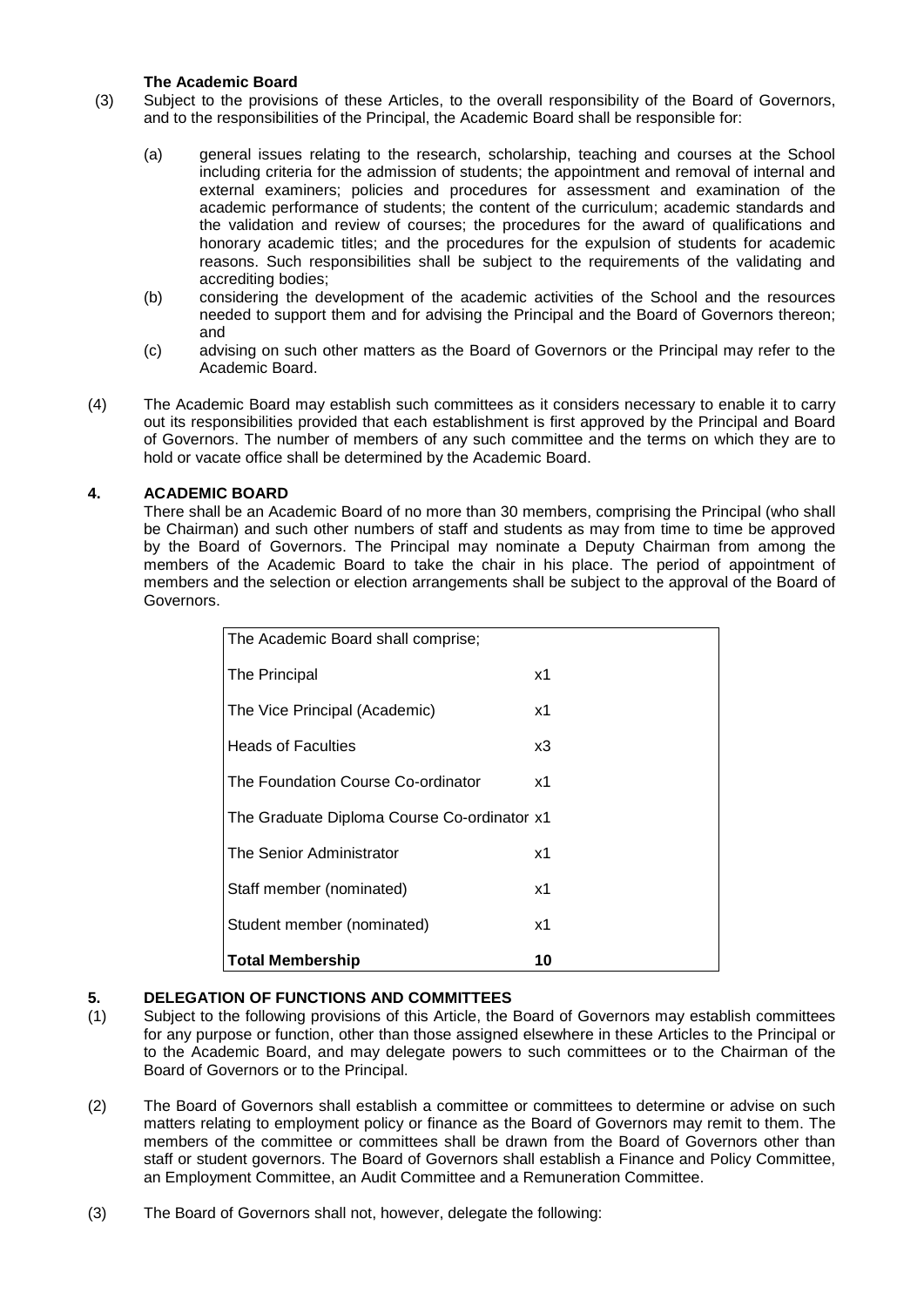the determination of the educational character and mission of the School;

the approval of the annual estimate of income and expenditure;

ensuring the solvency of the School and the Corporation and the safeguarding of their assets;

the appointment or dismissal of the Principal; or

the varying or revoking of these Articles.

#### **6. APPOINTMENT OF THE CLERK TO THE BOARD OF GOVERNORS**

The Board of Governors shall appoint a Clerk to act as secretary to the Board of Governors.

# **7. PROCEDURES FOR MEETINGS**

- (1) The quorum for meetings of the Board of Governors shall be 7 members of whom 4 shall be independent members. If a meeting is quorate, but less than half the members present are independent members, a majority of the independent members present shall be able to require that a decision be deferred to the next meeting. No decision shall be deferred more than once under this provision.
- (2) Members of the Board of Governors shall not be bound in their speaking and voting by mandates given to them by other bodies or persons, except where acting as a proxy for another member.

#### (a) **Election of chairman and Vice-Chairman of the Board of Governors**

(i) At the first meeting of the Board of Governors, the members shall appoint a Chairman and a Vice-Chairman from among their number.

(ii) The principal and any staff or student member shall not be eligible to be appointed Chairman or Vice-Chairman.

(iii) The Chairman and Vice-Chairman shall hold office for a period of two years and shall on completion of their term of office be eligible for reappointment.

#### (b) **Proceedings of Meetings**

(i) The Board of Governors shall meet at least once every term, and shall hold such other meetings as may be necessary.

(ii) All meetings shall be summoned by the Clerk, who shall send to the members written notice of the meeting and a copy of the agenda therefore at least seven working days in advance of the meeting.

(iii) A special meeting of the Board of Governors may be called at any time by the Chairman or at the request in writing of any five members. Where the Chairman or, in his absence, the Deputy Chairman so directs on the ground that there are matters demanding urgent consideration, it shall be sufficient if the written notice convening the meeting and the agenda therefore are given within such a period, being less than seven days, as he specifies.

#### (c) **Quorum**

(i) Meetings of the Board of Governors shall be quorate if 7 or more members are present including at least 4 independent members.

(ii) If the number of members assembled for a meeting of the Board of Governors does not constitute a quorum therefore, the meeting shall not be held. If in the course of the meeting of the Board of Governors the number of members thereof present ceases to constitute a quorum, the meeting shall be terminated forthwith.

(iii) If for lack of quorum a meeting cannot be held, or as the case may be, cannot continue the Chairman shall, if he thinks fit, cause a special meeting to be summoned as soon as conveniently may be.

(iv) A member may not vote by proxy.

# (d) **Declaration of pecuniary or other interest**

(i) A member who has any pecuniary, family or other personal interest in any matter under discussion shall disclose the fact and shall not take part in the consideration or vote on any question with respect to it and shall not be counted in the quorum present at the meeting in relation to a resolution on which he is not entitled to vote;

(ii) except that article 7 (d) (i) shall not prevent the Board of Governors considering and voting upon proposals for the Corporation to insure the members of the Corporation against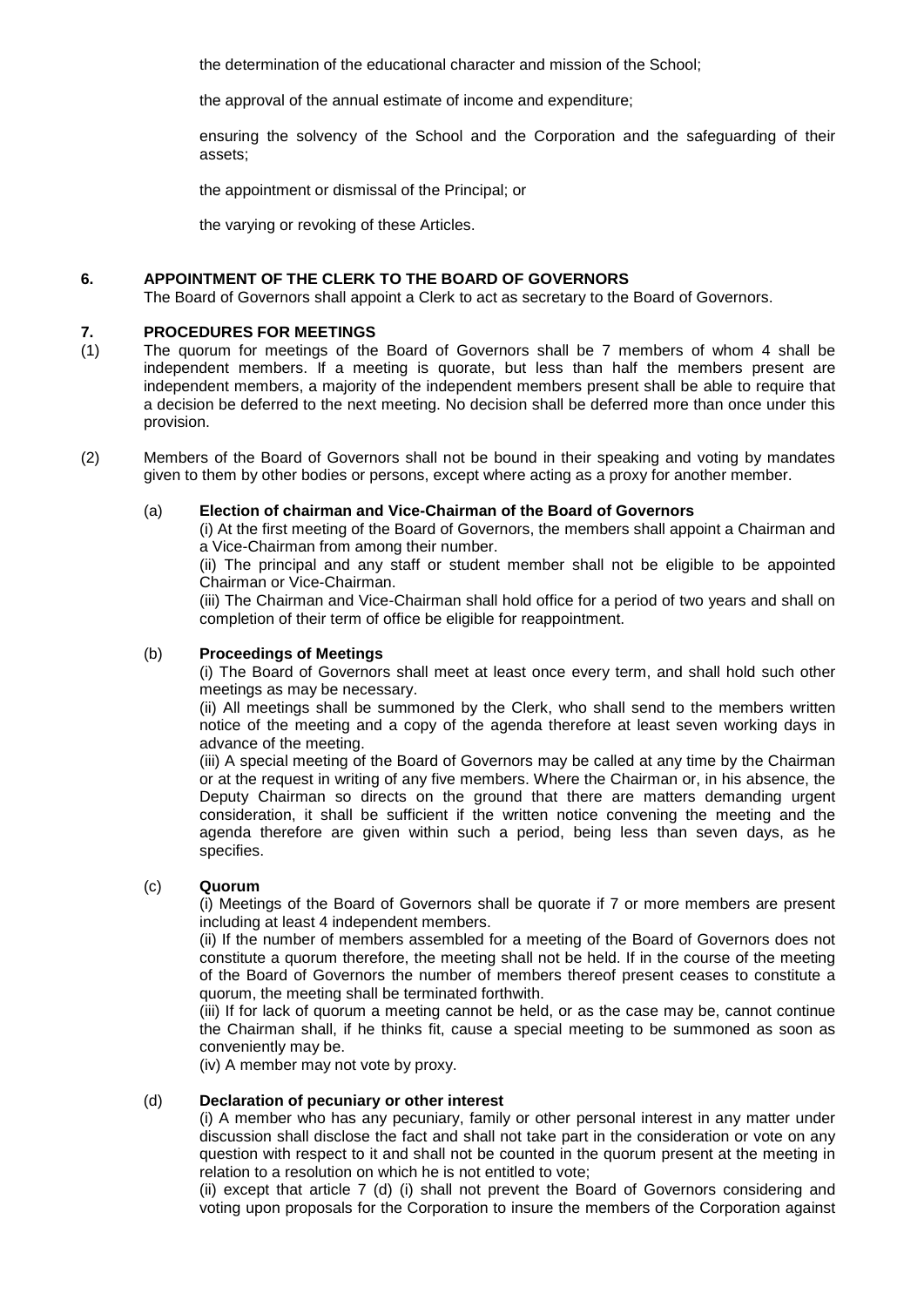liabilities incurred by them arising out of their office or the Corporation obtaining such insurance and paying the premiums.

# (e) **Withdrawal of staff governors**

A member of the Board of Governors who is a member of staff of the School shall withdraw - (i) from that part of any meeting of the Board of Governors at which his remuneration, conditions of service, promotion, conduct, suspension, dismissal or retirement are to be considered;

(ii) from that part of any meeting of the Board of Governors at which the appointment of his successor is to be considered; and

(iii) if so required by a resolution of the other members present, from that part of any meeting of the Corporation at which the appointment, remuneration, conditions of service, promotion, conduct, suspension, dismissal or retirement of any member of staff holding a post senior to his own are to be considered.

# (f) **Withdrawal of student governors**

A member of the Board of Governors who is a student of the School shall withdraw -

(i) from that part of any meeting of the Board of Governors at which his conduct, suspension or expulsion is to be considered

(ii) from that part of any meeting where the Board of Governors are to discuss the appointment, remuneration, conditions of service, promotion, conduct, suspension, dismissal or retirement of a member or prospective member of staff of the School.

# (g) **Publication of Papers and Minutes**

Except where material relates to named members of staff or students, or prospective members of staff or students, or matters which the Board of Governors or any committee thereof, as appropriate, are satisfied should be dealt with on a confidential basis, the following should be made available during normal office hours at the School to any person wishing to inspect them:

- the agenda for every meeting of the Board of Governors:
- the draft minutes of every such meeting, if they have been approved by the chairman of the meeting;
- the signed minutes of every such meeting; and
- any report, documentation or other papers considered at any such meeting.

# **8. APPOINTMENT AND PROMOTION OF STAFF**

- (1) Each member of staff shall serve under a contract of employment with the Corporation.
- (2) Upon the occurrence of a vacancy or expected vacancy for the post of Principal, the post shall be advertised nationally.

#### **9. CONDUCT OF STAFF**

(1) After consultation with the staff, the Board of Governors shall make rules relating to the conduct of the staff.

#### **Academic Freedom**

(2) In making rules under Article 9 (1), the Board of Governors shall have regard to the need to ensure that academic staff have freedom within the law to question and test received wisdom, and to put forward new ideas and controversial or unpopular opinions, without placing themselves in jeopardy or losing their jobs or any privileges they may have at the School.

# **10. SUSPENSION AND DISMISSAL OF STAFF**

#### **Suspension**

- (1) The Chairman of the Board of Governors or in the absence of the Chairman, the Deputy Chairman, may suspend from duty, with pay, the holder of a senior post for misconduct or other good or urgent cause. The Chairman or Deputy Chairman shall report such suspension in writing to the Board of Governors within two working days or as soon thereafter as practicable.
- (2) The Principal may suspend from duty, with pay, any member of the staff other than the holder of a senior post for misconduct or other good and urgent cause.
- (3) Anyone who is suspended from duty under Articles 10 (1) or 10 (2) shall be entitled to receive from the Principal, or in the case of the holders of senior posts, from the Chairman or Deputy Chairman of the Board of Governors, written notification of the suspension, setting out the grounds on which the decision to suspend has been taken.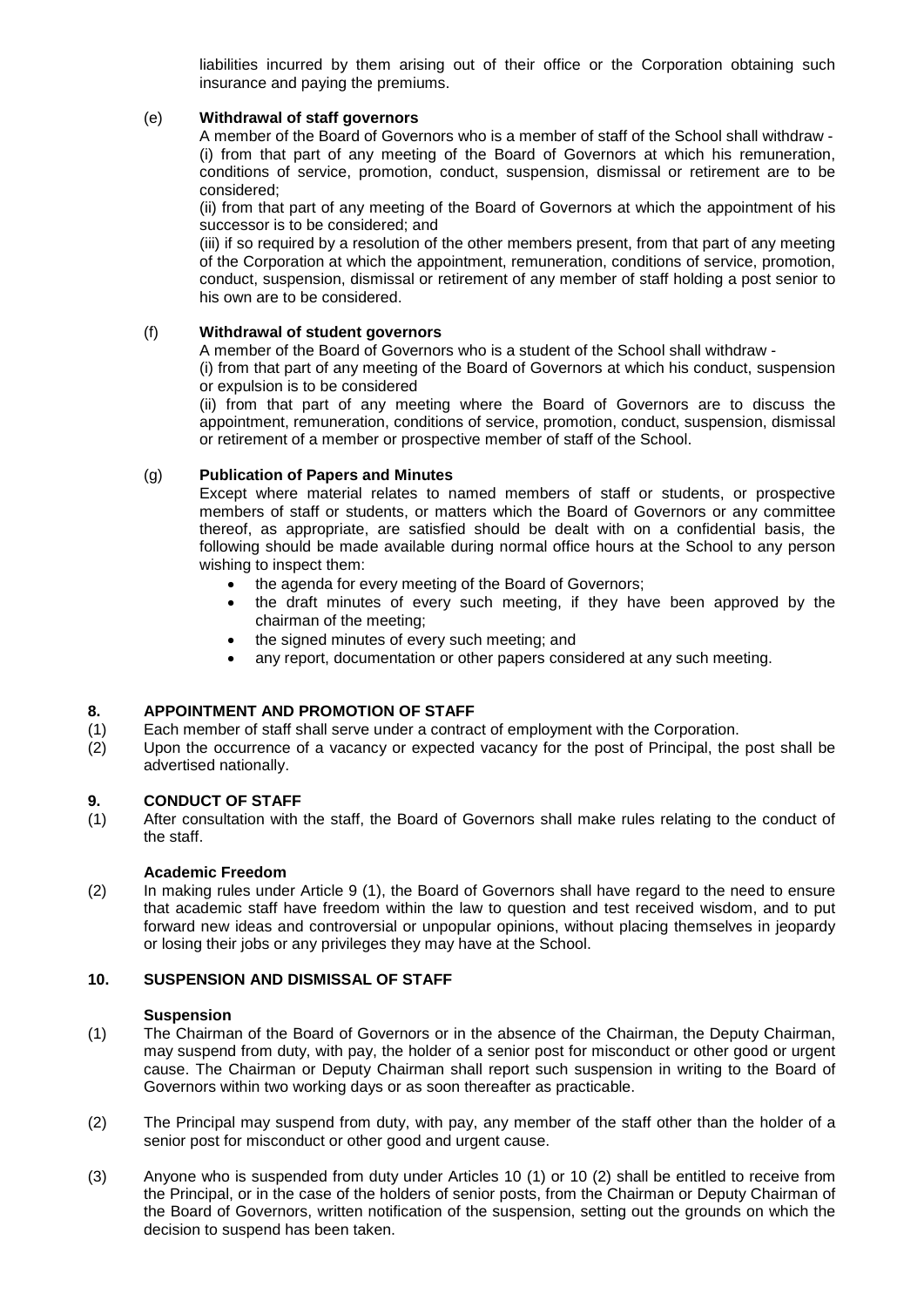- (4) Procedures for the suspension of staff under Articles 10 (1) or 10 (2) shall be specified in rules made by the Board of Governors after consultation with the staff. The rules shall include provision that:
	- (a) any person who has been under suspension for three weeks or more may appeal in writing to the Board of Governors against the suspension, save that no such right of appeal shall lie if the person is the subject of a reference to a Special Committee under Article 10 (5) or of a notification from the Principal under article 10 (12) ;
	- (b) any appeal made under 10 (4) (a) shall be considered as soon as practicable; and
	- (c) a suspension against which an appeal is made shall continue to operate pending determination of the appeal.

#### **Dismissal**

### **(i) Holders of senior posts including the Principal and the Clerk**

- (5) If the Chairman of the Board of Governors, or in his absence the Deputy Chairman, or a majority of the members of the Board of Governors, consider that it may be appropriate for the Board of Governors to dismiss the holder of a senior post, the Chairman, Deputy Chairman or the Board of Governors as appropriate shall refer the matter to a Special Committee of the Board of Governors, which shall be convened as soon as possible to examine the facts, otherwise investigate the ground for dismissal and to make a report to the Board of Governors.
- (6) The person whose dismissal is to be considered by the Special Committee shall have the right to make representations to the Committee, including oral representations, for which purpose he may be accompanied and represented by a friend.
- (7) The Special Committee shall prepare a written report for consideration by the Board of Governors, a copy of which shall be sent to the person to whom it relates. The report shall set out the facts relating to the case and any considerations which the committee considers should be taken into account in the Board of Governors' consideration of the matter. The report should not contain recommendations as to the decisions to be taken by the Board of Governors.
- (8) The Board of Governors shall consider the report of the Special Committee and take such action as it considers appropriate, which may include the dismissal of the person concerned. The person concerned shall have the right to make representations to the Board of Governors, including oral representations for which purpose he may be accompanied and represented by a friend.
- (9) The Special Committee shall consist of five members of the Board of Governors. The Chairman of the Board of Governors, the Deputy Chairman and the Principal shall not be eligible for membership of the Special Committee.
- (10) The Board of Governors shall make rules specifying procedures for the conduct of the Special Committee and other aspects of the procedure set out in Articles 10 (5) to 10 (9).

#### **(ii) Other Members of Staff**

- (11) The Principal may dismiss any member of the staff other than the holder of a senior post and if the circumstances are such that he is entitled to do so by virtue of the conduct of that member of staff, that dismissal may take immediate effect without any need for prior notice.
- (12) Where the Principal proposes to dismiss such a member of staff and the circumstances described in Article 10 (11) do not prevail he shall notify the member of staff concerned of that proposal. That staff member shall be given an opportunity to make representations to the Principal, (including oral representations, for which purpose the staff member may be accompanied and represented by a friend) before any decision to dismiss by the Principal is taken.
- (13) Where a staff member has been dismissed pursuant to Article 10 (11) or a decision to dismiss has been taken pursuant to Article 10 (12), that staff member may appeal against the dismissal or decision, as the case may be, to the Board of Governors. In the case of an appeal against a decision to dismiss, the dismissal shall not take effect until the appeal has been determined.
- (14) Procedures for the dismissal of staff by the Principal and for the consideration of appeals against dismissals shall be specified in rules made by the Board of Governors after consultation with the staff. The rules should include rights of representation.

#### **11. GRIEVANCE PROCEDURES**

After consultation with the staff the Board of Governors shall make rules specifying procedures according to which staff may seek redress of any grievances relating to their employment.